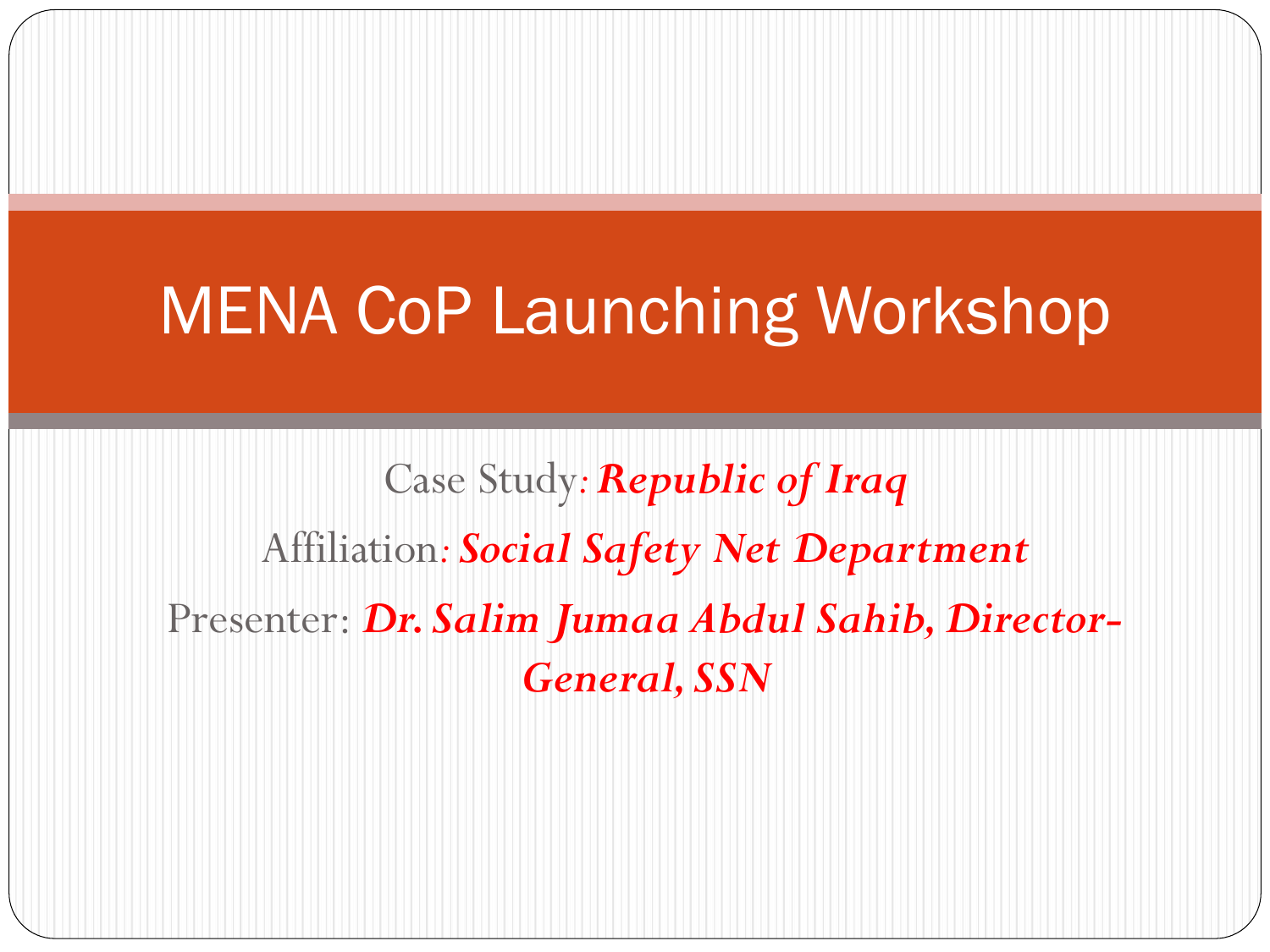# Description of program

- Objectives: **Provide social assistance and services for HHs with low or no income, disabled people, and other groups without discrimination to reduce poverty**
- Program activities: **Provide cash for the above groups regularly**
- Program implementation date? **The program's implementation started in 1980 in limited scope. Early 2006, the program was expanded significantly.**
- 1. Main institutions, key partners: **MOF (funding), MOP (strategy development)**
- 2. Funding: **The WB (equipment and training courses)**
- Program's website (if applicable)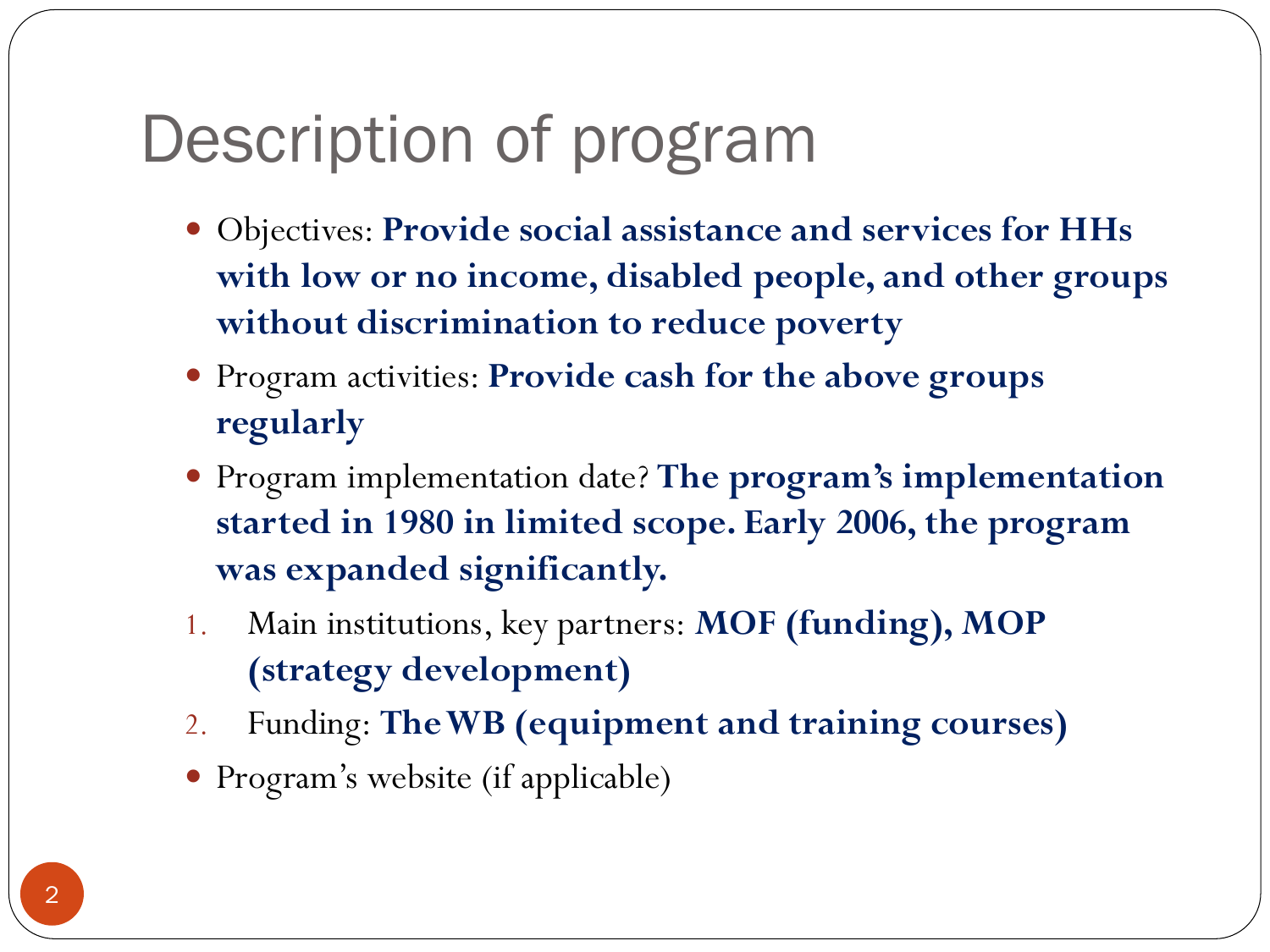## Program coverage

| Year | How many people have benefitted from this program? |                |
|------|----------------------------------------------------|----------------|
|      | Women $(\%)$                                       | Men $(\%)$     |
| 2010 | 400153<br>6.9%                                     | 473421<br>5.9% |
| 2011 | 396435<br>7.5%                                     | 452325<br>6.1% |
| 2012 | 400211<br>6.9%                                     | 419531<br>6.6% |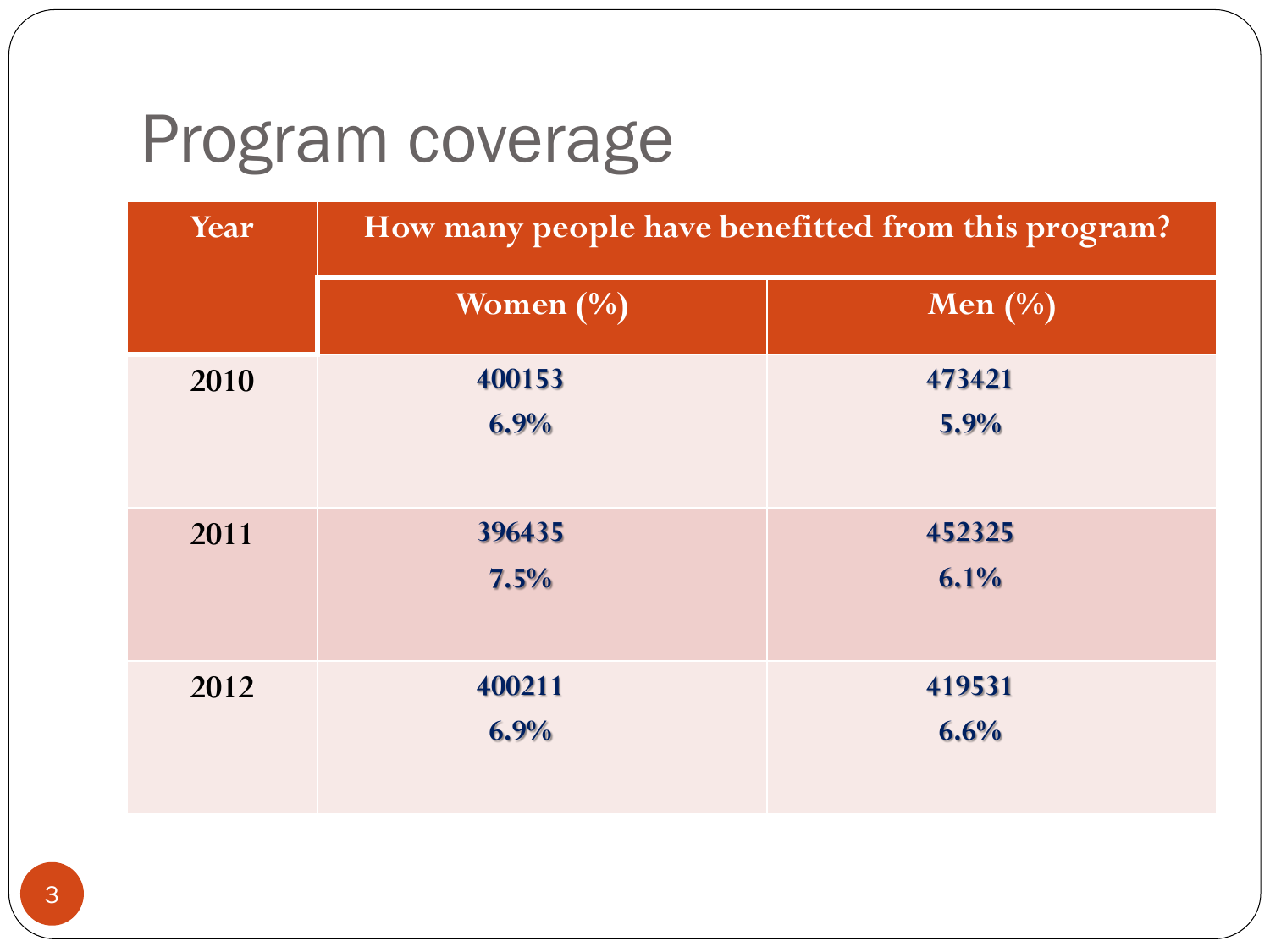## Objectives of the program

- Description of the programs' objectives (short run/long run)
- **1- Streamline governorate databases, 2- Detect duplication if any, 3- Data collection. On the long run, link concerned institutions after issuing the unique civil ID.**
- What is the mechanism through which program interventions can influence the beneficiaries?
- **1. Maintain and process data in quality and timely manner**
- **2. Ability to transfer beneficiary files among governorates easily**
- **3. Facilitate issuance of smart card for beneficiaries**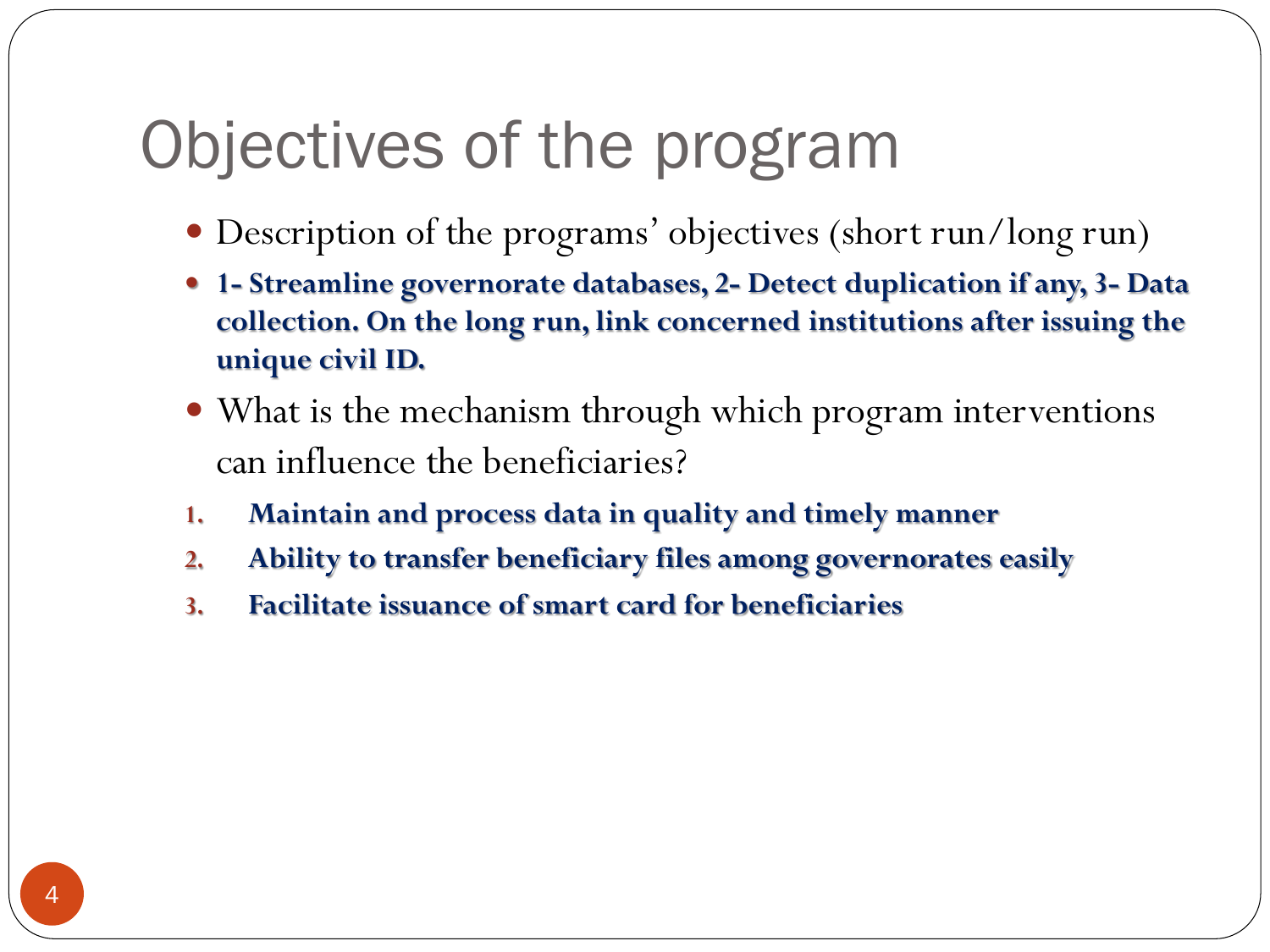# Description of the program

Program activities:

**In addition, the program develops financial and statistical reports as well as many other qualities.** 

Target population:

**People with low or no income.** 

Targeting method/selection criteria:

**1- Self-targeting, 2- SSN is there for you. Targeting is done for certain groups under the SSN Law.** 

- Main institutions and partners and their roles:
- **1-The WB (infrastructure), 2- International Agency (system development), 3- MOP (poverty stats)**
- Benefit package:

**Cash aid, human capital investment, in-kind assistance for women by donors** 

- Eligibility criteria (if applicable):
- **Program impact can be enhanced with better infrastructure and programs in line with modern international systems, as well as capacity building for the staff**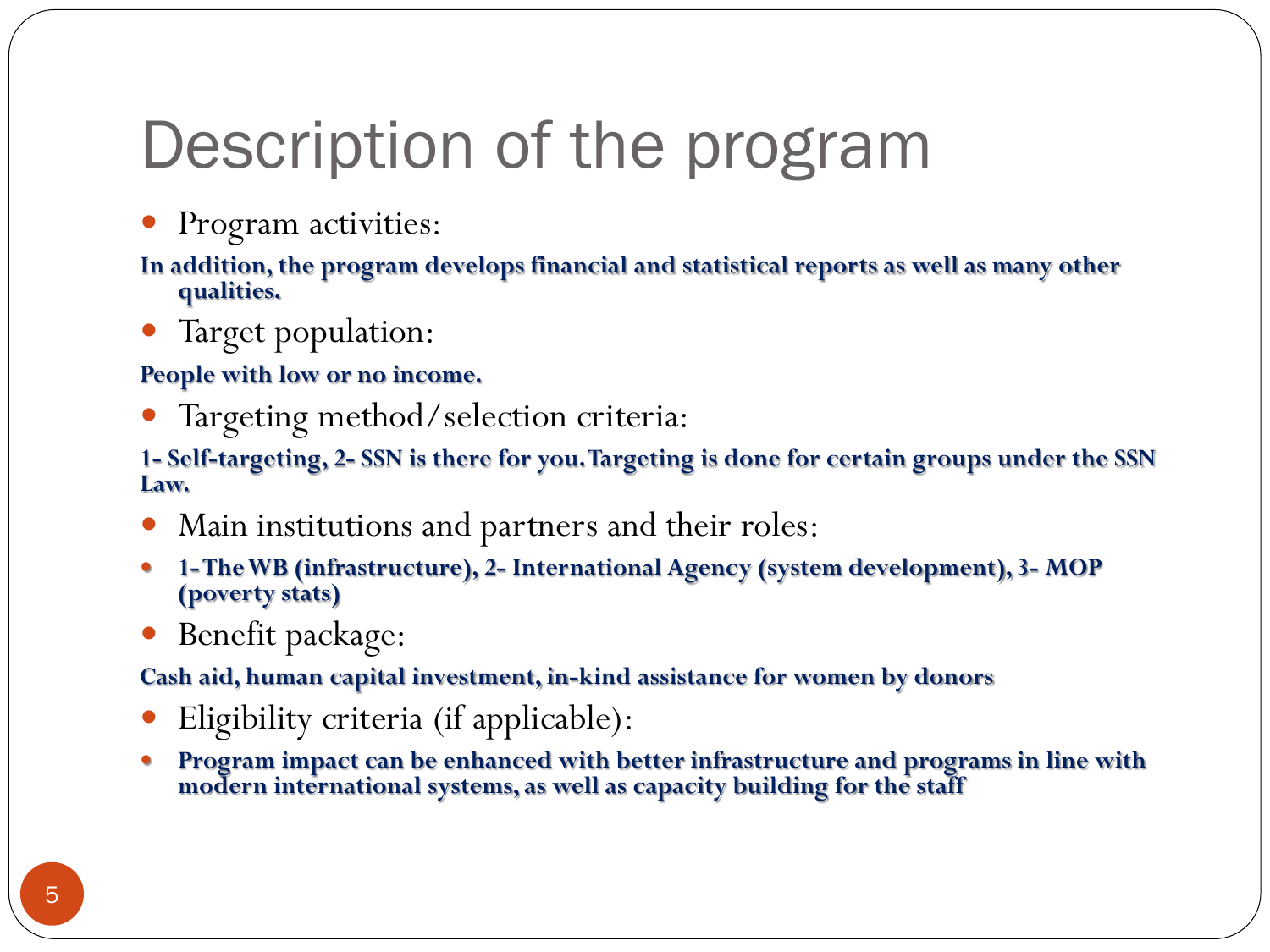### Description of the program-continued

- **Coordination (with public/private institutions), which areas: registration, benefits, etc.:**
- **1- Data is sent to all public institutions to detect violations, 2- registration of the work-age unemployed persons at the employment centers, 3 coordinate with MOE and MOHESR on school attendance, 4 coordinate with aid payment outlets to ensure payment in a timely manner.**
- **Procurement, contracting, and payment:**
- **Using the WB grant, infrastructure of networking was established through purchasing equipment for the HQ and governorates to enable use of modern technologies. As the program requires a strong database, data entry operators were contracted to complete data entry process nationwide. All data was transferred to the new system, and payments were made in 11 out of 18 governorates (including KRG). Through this process, many duplicated cases were discovered and actions were taken against the violators.**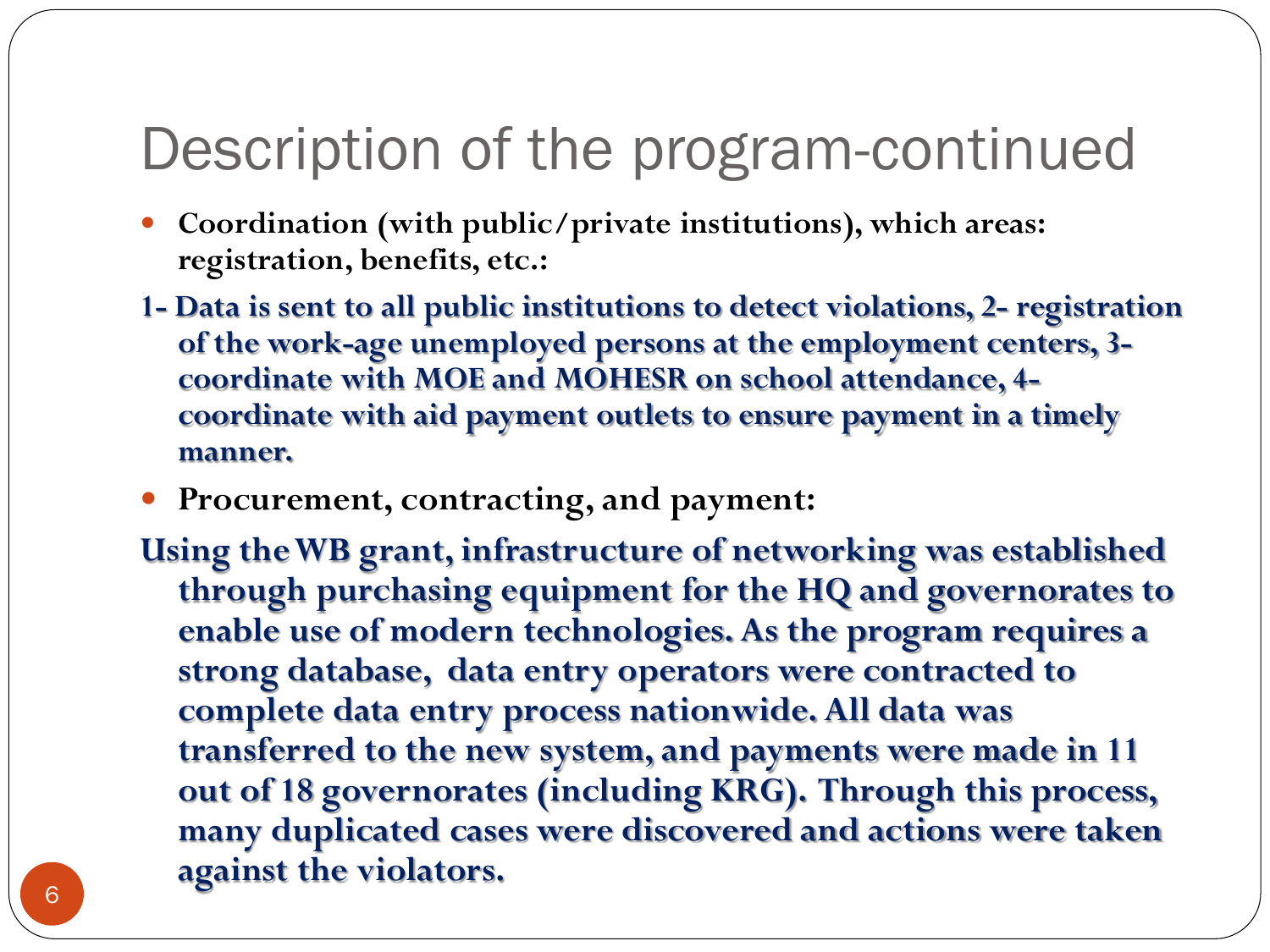## Main challenges

- *What are the main challenges facing the program implementation?*  **1- Delays in maintenance contracts 2-Targeting method**
- *How these challenges were addresses?*

**Involvement of the decision-makers (HE the Minister) to implement the maintenance contract and WFP to design a form for the beneficiaries .**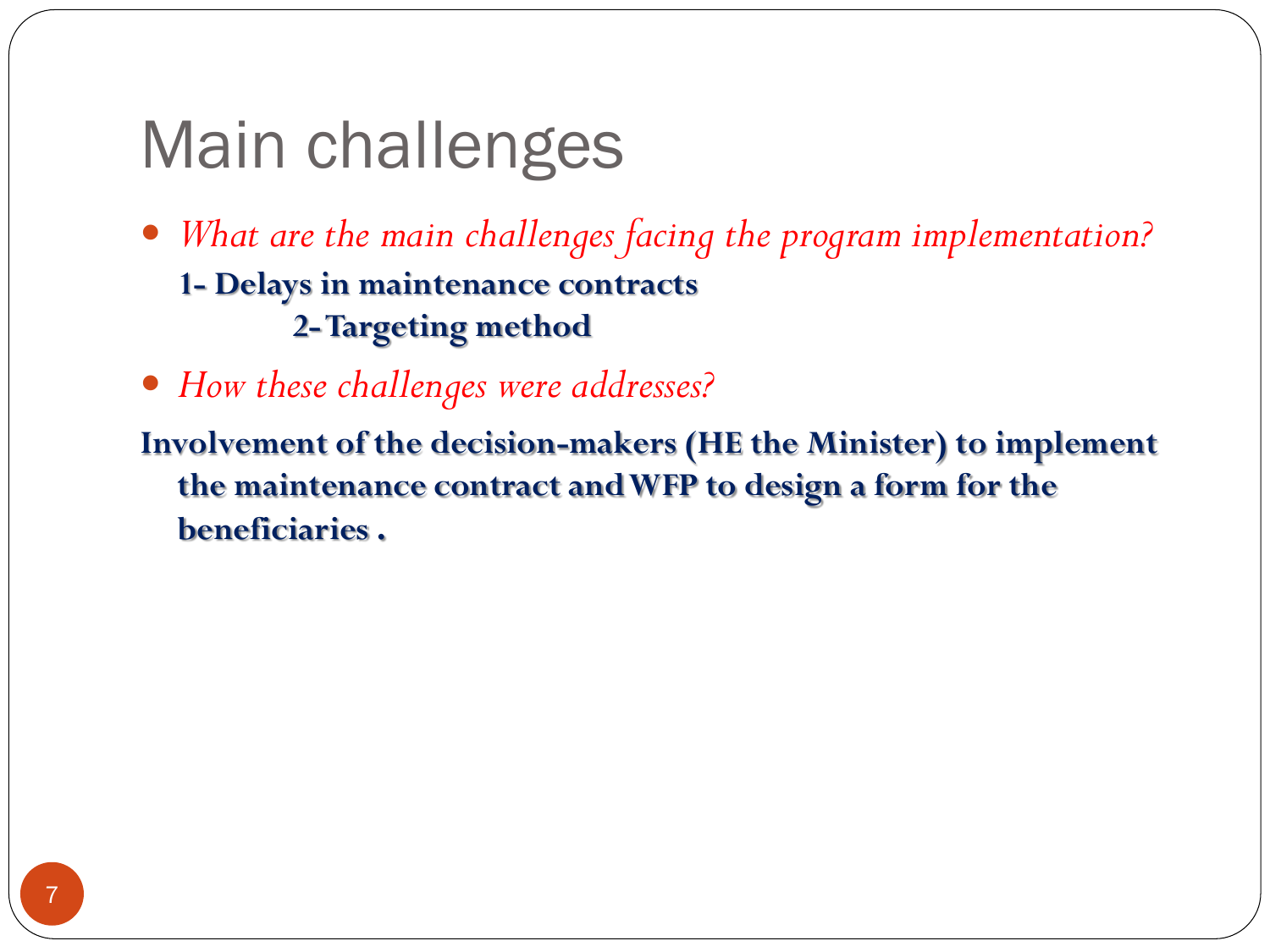# Findings and results

*Has the program been evaluated or is it being evaluated regularly? By whom?*

#### **The program is still in the preparation phase for full implementation. We hope an evaluation will be undertaken by the WB experts or concerned parties (MOP)**

*What are the main indicators used to measure program's success?* 

#### **Elimination of duplicated cases in the SSN database and regain ineligible payments.**

*What are the main results and findings that can be attributed to program?*

#### **Elimination of duplicated cases in the SSN database and have full data on each beneficiary.**

- *Present evaluation findings where they exist.*
- *Present stylized conclusions if no data: Available*
- *Can you briefly describe how you Monitor and Evaluate the impact of your program?*
- **1- Link SSN divisions in the governorates using a unified database to obtain data in a quality and timely manner**
- **2- Archive all documentation for each beneficiary in the database**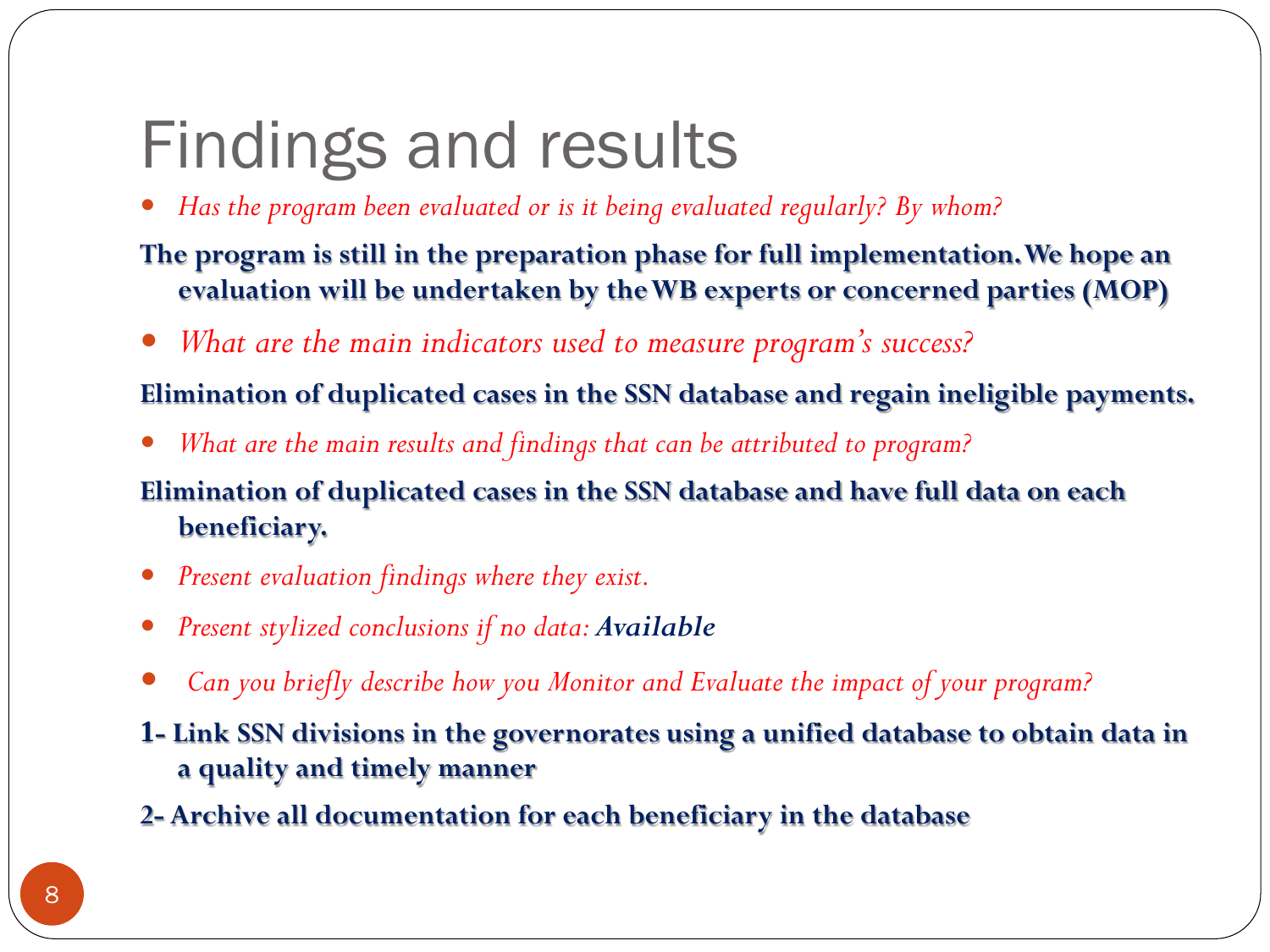### Lessons and future priorities

- Main lessons and future priorities:
- **1- Establish a strong and quality database**
- **2- Obtain all data and reports on payments and stats in a quality and timely manner for all SSN divisions**
- **3- Use network linkage among governorates as small e-governance**
- **4- Possible link with other state departments, as the database and its program help coordinate with other concerned state institutions.**